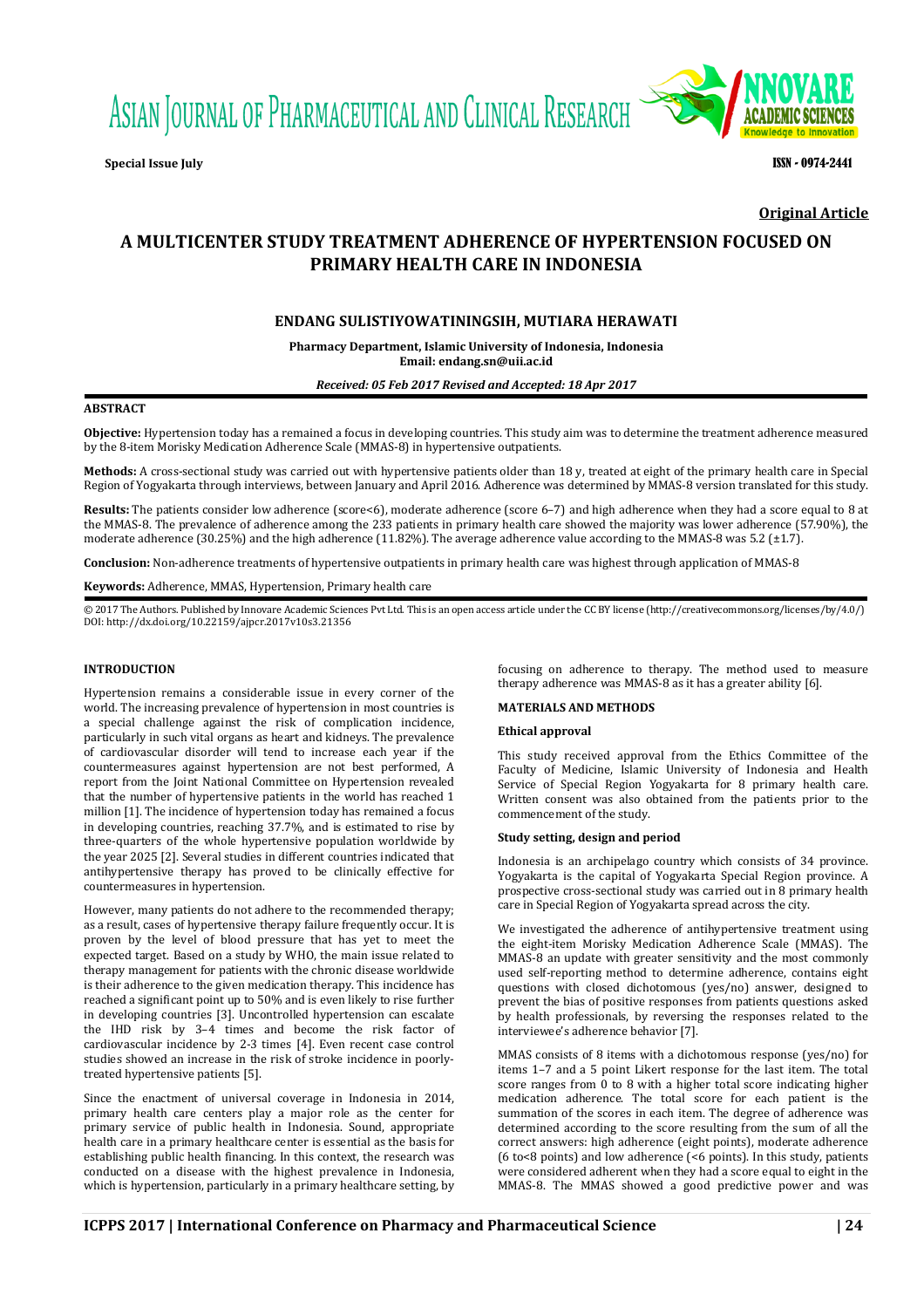significantly associated with drug pharmacy refill as it showed a 75% concordance [8].

#### **Study population**

We selected out patients with confirmed diagnosis of hypertension who were treated at primary health care, aged 18 or older and who used antihypertensive medications. Patients with secondary hypertension and compelling indication (Diabetes mellitus, heart disease, hyperlipidemia, stroke, and renal failure) confirmed by medical records were excluded. This exclusion criterion was aimed to eliminate the interference of the cost of drugs, polypharmacy, effectivity of the antihypertensive treatment as the major predictive factors of nonadherence.

## **RESULTS AND DISCUSSION**

A total of 233 patients were eligible for participation in the study and eight of whom had been excluded from participating in the study (refusal rate =  $3, 4$  %). In this context, the simplicity of the 8-item

Morisky Medication Adherence Scale (MMAS-8) as a self-reported measure could make it a very practical approach to assess adherence to an antihypertensive treatment regimen. Although these methods are subject to bias, as the overestimation of adherence, the constant improvement of these instruments and their validation studies in different populations have increased their adoption in clinical practice [6].

More than 40% patients were not forgetting to take antihypertensive medications although they leave the house/travel and having no days on which medication was not taken during the previous 2 w (56.22%). In contrast, more than 70% of respondents reported that they had taken their hypertension medications on the previous day and that they had not decided to stop or reduce their hypertension medications when they felt worse but more than 49% decided to stop their hypertension medications when they felt better. In addition, most respondents never (75.97%) or sometimes (12.02%) had difficulty remembering their medications. The distributions of responses to each item on the 8-item MMAS are shown in table 1.

## **Table 1: Distribution of responses to items on 8-item MMAS-8**

|        | Item $1-7$                                                                                            |       |        | Yes $(\%)$ | No (%)       |        |
|--------|-------------------------------------------------------------------------------------------------------|-------|--------|------------|--------------|--------|
| 1.     | Do you sometimes forget to take your blood pressure medication?                                       |       |        | 50.21      | 49.79        |        |
| 2.     | In the last two weeks, was there any day when you did not take your high blood pressure medication?   |       |        |            | 56.22        |        |
| 3.     | Have you ever stopped taking your medications or decreased the dose without first warning your doctor |       |        |            | 77.68        |        |
|        | because you felt worse when you took them?                                                            |       |        |            |              |        |
| 4.     | When you travel or leave the house, do you sometimes forget to take your medications?                 |       |        |            | 57.51        |        |
| 5.     | Did you take your high blood pressure medication yesterday?                                           |       |        |            | 26.61        |        |
| 6.     | When you feel your blood pressure is controlled, do you sometimes stop taking your medications?       |       |        | 50.21      | 49.79        |        |
| 7.     | Have you ever felt distressed for strictly following your high blood pressure treatment?              |       |        |            | 75.54        |        |
| Item 8 |                                                                                                       | Never | Rarely | Sometimes  | <b>Often</b> | Always |
| 8.     | How often do you have difficulty in remembering taking all your blood pressure                        | 75.97 | 9.87   | 12.02      | 1.72         | 0.43   |
|        | medications?                                                                                          |       |        |            |              |        |

MMAS, Morisky Medication Adherence Scale

Use of the MMAS is protected by US copyright laws. Permission for use is required. A license agreement is available from Donald E. Morisky, ScD, ScM, MSPH, Professor, Department of Community Health Sciences, UCLA Fielding School of Public Health, 650 Charles E. Young Drive South, Los Angeles, CA 90095-1772.

WHO states that adherence is the extent to which the patient follows medical instruction. Adherence also encompasses the numerous healthrelated behaviours (diet and/or executing lifestyle changes) that extend beyond taking prescribed pharmaceutical with recommendations from a health care provider. It estimated that adherence rates range from 50% to 70%, although the relevant studies varied with respect to study population, duration of follow up, and method used to assess adherence [3]. Morisky *et al.* classified adherence into 3 categories: low, moderate/medium and high adherence. Patients with high and medium adherence were considered adherent. Fig. 1 shown the adherence level in each primary health care. The mean percentages of low adherence patient were the highest (57.93±11.17). In contrast, the adherence in all primary health care lower than 50% that consists of moderate adherence (30.25±8.03) and high adherence (11.82±8.18).

According to literature, poor adherence affects the clinical outcome and quality of life, causing risk factor Cardiovascular Diseases (CVD), adverse outcomes such as increased morbidity, mortality and healthcare costs. Although effective medical therapy and evidence-based treatment guidelines for hypertension are readily available, low adherence to antihypertensive medications is prevalent, and blood pressure control is still not optimal, particularly among older populations [9].



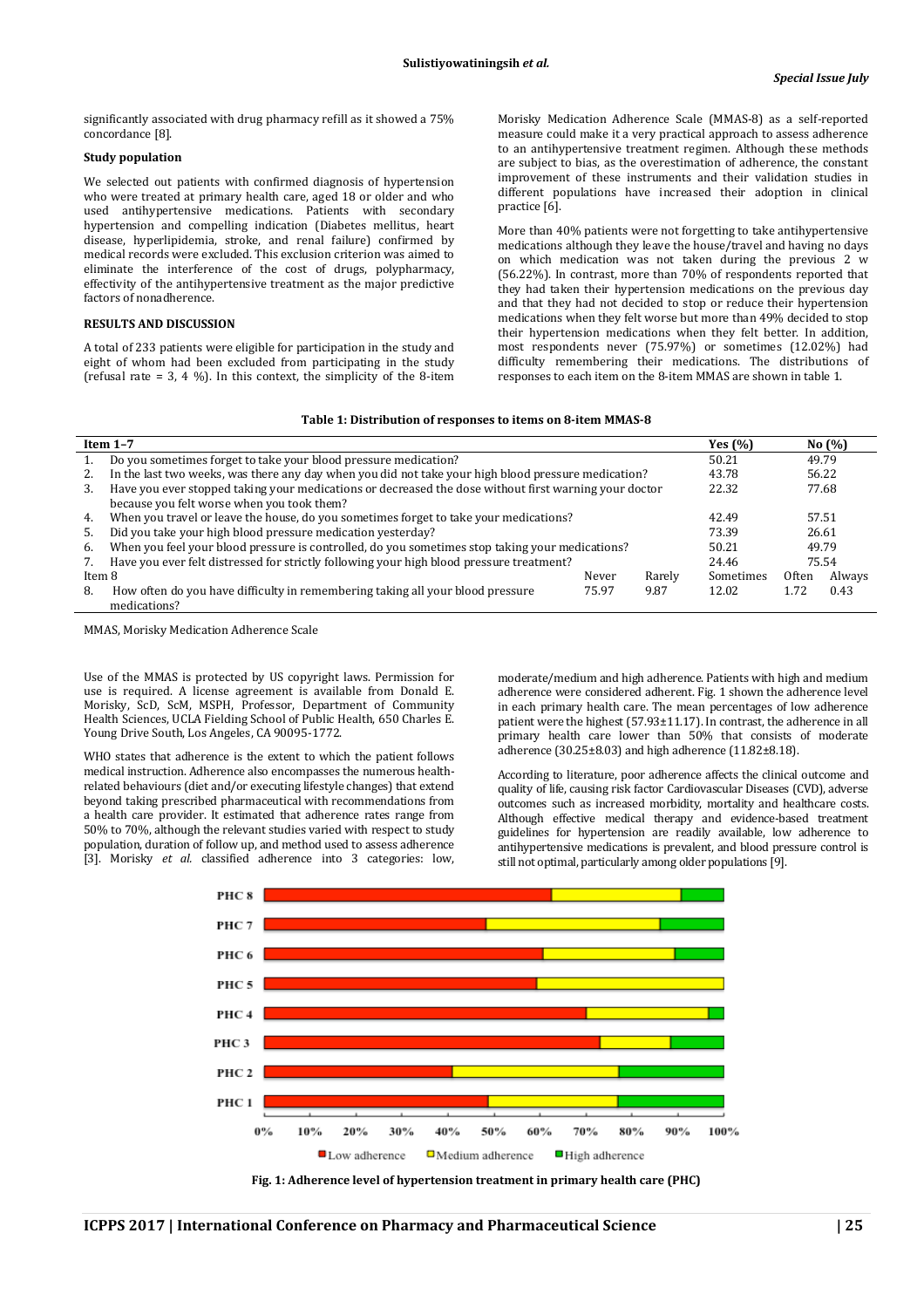**Table 2: Sociodemographic and life habits of hypertensive outpatients**

Sociodemographic characteristics and life habits of hypertensive patients in every adherence level are shown in table 2. Minimum age of the patients was 32 y and the majority were 60–69 y (42.6%) with 64% of them were females. Only 46.3% patients practiced some regular physical activity. Smoking was reported by 15.45% of patients. Antihypertensive monotherapy were prescribed to 79.40% of patients, such as amlodipine, captopril, and HCT while 29.60% patients using combination amlodipine and hydrochlorothiazide.

| Variable                      | <b>Low adherence</b> |        |                | <b>Medium adherence</b> |                | <b>High adherence</b> |  |
|-------------------------------|----------------------|--------|----------------|-------------------------|----------------|-----------------------|--|
|                               | $\mathbf n$          | $(\%)$ | $\mathbf n$    | $(\%)$                  | $\mathbf n$    | (%)                   |  |
| Age                           |                      |        |                |                         |                |                       |  |
| 30-39                         | 2                    | 100    |                |                         |                |                       |  |
| 40-49                         | 14                   | 53.85  | 9              | 34.62                   | 3              | 11.54                 |  |
| 50-59                         | 36                   | 69.23  | 11             | 21.15                   | 5              | 9.62                  |  |
| 60-69                         | 54                   | 55.10  | 37             | 37.76                   | $\overline{7}$ | 7.14                  |  |
| 70 or older                   | 37                   | 67.27  | 12             | 21.82                   | 6              | 10.91                 |  |
| Gender                        |                      |        |                |                         |                |                       |  |
| Female                        | 90                   | 60     | 42             | 28                      | 18             | 12                    |  |
| Male                          | 50                   | 60.24  | 28             | 33.73                   | 5              | 6.02                  |  |
| <b>Antihypertensive drugs</b> |                      |        |                |                         |                |                       |  |
| Monotherapy                   | 107                  | 57.84  | 61             | 32.97                   | 17             | 9.19                  |  |
| Double therapy                | 33                   | 68.75  | 9              | 18.75                   | 6              | 12.50                 |  |
| <b>Level of schooling</b>     |                      |        |                |                         |                |                       |  |
| Illiterate                    | 41                   | 100    |                |                         |                |                       |  |
| Elementary school             | 21                   | 32.31  | 33             | 50.77                   | 11             | 16.92                 |  |
| Junior High school            | 32                   | 68.09  | 14             | 29.79                   | $\mathbf{1}$   | 2.13                  |  |
| High school                   | 27                   | 52.94  | 16             | 31.37                   | $\, 8$         | 15.69                 |  |
| College/University            | 19                   | 65.52  | $\overline{7}$ | 24.14                   | 3              | 10.34                 |  |
| <b>Physical Activity</b>      |                      |        |                |                         |                |                       |  |
| Yes                           | 62                   | 57.41  | 36             | 33.33                   | 10             | 9.26                  |  |
| No                            | 68                   | 54.40  | 34             | 27.20                   | 23             | 18.40                 |  |
| <b>Smoker</b>                 |                      |        |                |                         |                |                       |  |
| Yes                           | 16                   | 44.44  | 12             | 33.33                   | 8              | 22.22                 |  |
| No                            | 114                  | 57.87  | 63             | 31.98                   | 20             | 10.15                 |  |

Among patients with lower adherence 76.43% (45.92% of total patients) using monotherapy. According to two major studies reviewing therapeutic adherence, one of which covers fifty years of research on the topic, adherence has no apparent association with the demographic characteristics-such as gender, age, socioeconomic status and ethnic group and disease severity [10, 11]. Some predictors, however, have been consistently associated with poor adherence, among which we highlight the complexity of the regimen, the treatment of asymptomatic disease, the presence of psychological problems like depression and medication side effects [12, 13].

#### **Limitation of the Study**

We evaluated the treatment adherence of hypertension in primary health care but it didn't correlate with blood pressure target directly, sociodemographic and life habits of the patients. We only described the adherence level of the antihypertensive treatment.

## **CONCLUSION**

In conclusion, we found that poor adherence was high. The average adherence value according to the MMAS-8 was 5.2  $(±1.7)$ . Findings from this research we suggest that pharmacist have a great role to support the adherence therapy. Future studies are recommended to confirm our findings, as adherence to medication predicts better outcomes and indicators of poor adherence to a medication regimen are a useful resource for physicians to help identify patients who are most in need of interventions to improve adherence.

 We also recommend the implementation of education campaigns to increase awareness about the risk factors, natural history, complications and treatment of hypertension. Global events, such as World Hypertension Day, could be used as a forum to highlight these issues. Patient support groups can be employed to help the nonadherent. Patients who have suffered complications due to nonadherence could be requested to voluntarily share their experiences. Print and audiovisual media would be very helpful in the dissemination of information. Most importantly, though, physicians have to pay special attention to patient education and counselling.

#### **CONFLICT OF INTERESTS**

No potential conflict of interest relevant to this article was reported

## **REFERENCES**

- 1. V Chobanian, GL Bakris, HR Black*.* The seventh report of the joint national committee on prevention, detection, evaluation, and treatment of high blood pressure: the JNC 7 report. JAMA 2003;289:2560–72.
- 2. PM Kearney, M Whelton, K Reynolds, Muntner P, Whelton PK*.* Global burden of hypertension: analysis of worldwide data. Lancet 2005;365:217–23.
- 3. World Health Organization (WHO). Adherence to long-term therapies: evidence for action. Geneva (Switzerland); 2003.
- 4. J Mant, RJ McManus. Does it matter whether patients take antihypertensive medication as prescribed? The complex relationship between adherence and blood pressure control. J Hum Hypertens 2006;20:551–3.
- 5. T Baune, Y Aljeesh, R Bender. Factors of non-compliance with the therapeutic regimen among hypertensive men and women: a case-control study to investigate risk factors of stroke. Eur J Epidemiol 2005;20:411–9.
- 6. E Morisky, A Ang, M Krousel-Wood. Predictive validity of medication adherence measure in an outpatient setting. J Clin Hypertens (Greenwich) 2008;10:348-54.
- 7. Voils RH, Hoyle CT, Thorpe ML, Maciejewski WS, Yancy Jr. Improving the measurement of self-reported medication nonadherence. J Clin Epidemiol 2011;64:250-4.
- 8. M Krousel-Wood, T Islam, L Webber, RN Re, D Morisky, P Muntner. New medication adherence scale versus pharmacy fill rates in seniors with hypertension. Am J Manag Care 2009;15:59–66.
- 9. G Pittman, Z Tao, W Chen, GD Stettin. Antihypertensive medication adherence and subsequent healthcare utilization and costs. Am J Manag Care 2010;16:568-76.
- 10. MR Di Matteo. Variations in patients' adherence to medical recommendations: a quantitative review of 50 y of research. Med Care 2004;42:200-9.